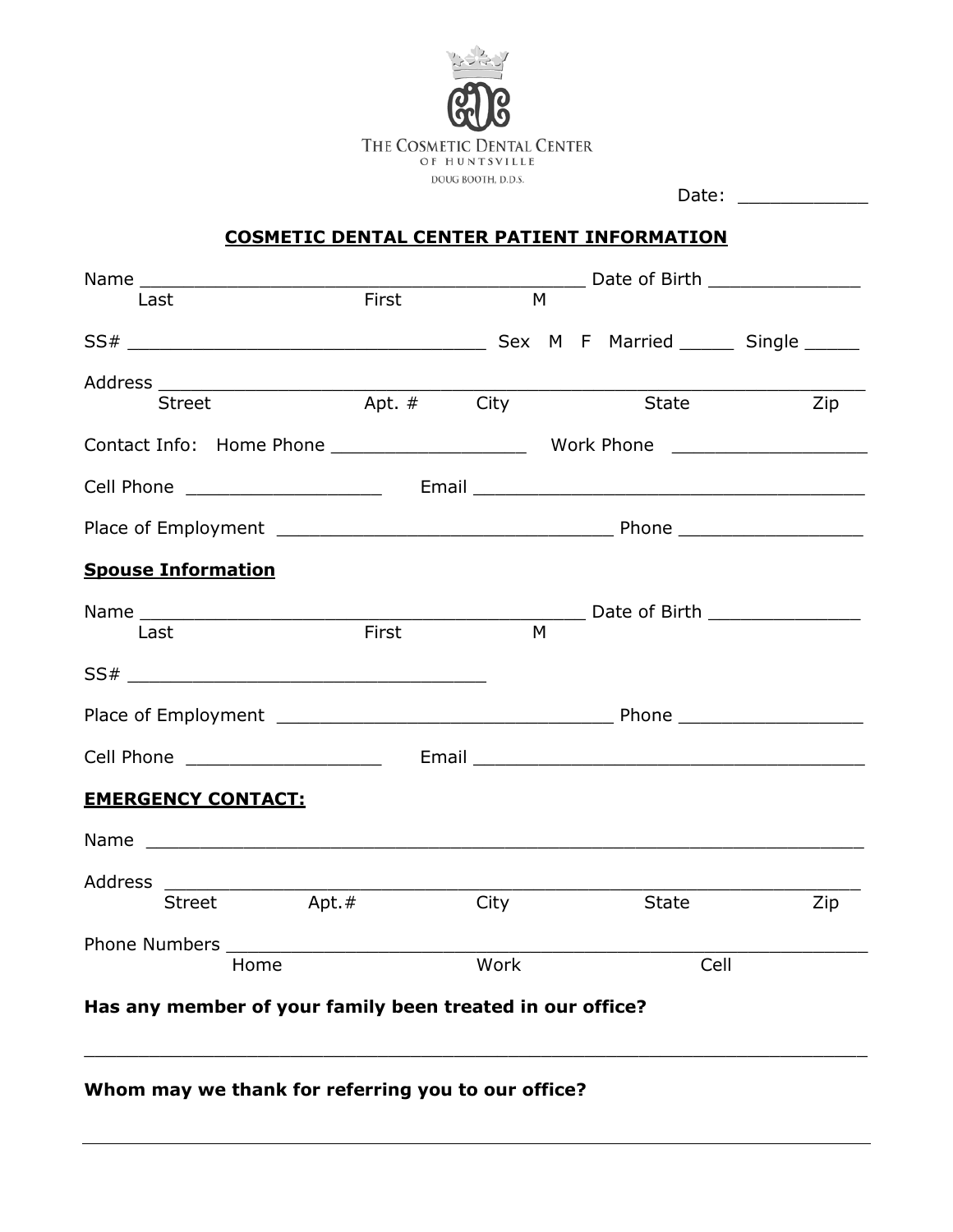## **ACCOUNT INFORMATION**

Who is responsible for this account (Guarantor)? \_\_\_\_\_\_\_\_\_\_\_\_\_\_\_\_\_\_\_\_\_\_\_\_\_\_\_\_\_\_\_ Social Security # of Guarantor \_\_\_\_\_\_\_\_\_\_\_\_/\_\_\_\_\_\_\_\_/\_\_\_\_\_\_\_\_\_\_\_\_

Driver's License # of Guarantor

**Guarantor please read and sign:** I understand that responsibility for payment for Dental Services provided in this office is mine, due and payable at the time services are rendered unless financial arrangements have been made. I further understand that a 1.5% finance charge may be added to any balance over 30 days old. In the event of default, I (we) promise to pay legal interest on the indebtedness, together with such collection and reasonable attorney fees as may be required to effect collection of this note. I also understand that any dental insurance coverage that I have in no way removes my responsibility to pay this account, and if such insurance has not paid after 30 days that the balance will be due in full. While the Cosmetic Dental Center will help me with my insurance, it is my responsibility to make sure that my insurance information is accurate and that my insurance company pays my benefits in a timely manner.

## **SIGNATURE \_\_\_\_\_\_\_\_\_\_\_\_\_\_\_\_\_\_\_\_\_\_\_\_\_\_\_\_\_\_\_\_\_\_\_\_\_\_\_\_\_\_\_\_\_\_\_\_\_\_\_\_\_\_**

#### **PRIMARY INSURANCE**

| Name, address, and phone number of insurance company: __________________________ |  |  |  |  |
|----------------------------------------------------------------------------------|--|--|--|--|
| ,我们也不能会在这里,我们也不能会在这里,我们也不能会在这里,我们也不能会在这里,我们也不能会在这里,我们也不能会不能会不能会。""我们,我们也不能会不能会不能 |  |  |  |  |
|                                                                                  |  |  |  |  |
|                                                                                  |  |  |  |  |
| <b>SECONDARY INSURANCE</b> (if applicable)                                       |  |  |  |  |
| Name, address, and phone number of insurance company: __________________________ |  |  |  |  |
|                                                                                  |  |  |  |  |
|                                                                                  |  |  |  |  |
|                                                                                  |  |  |  |  |